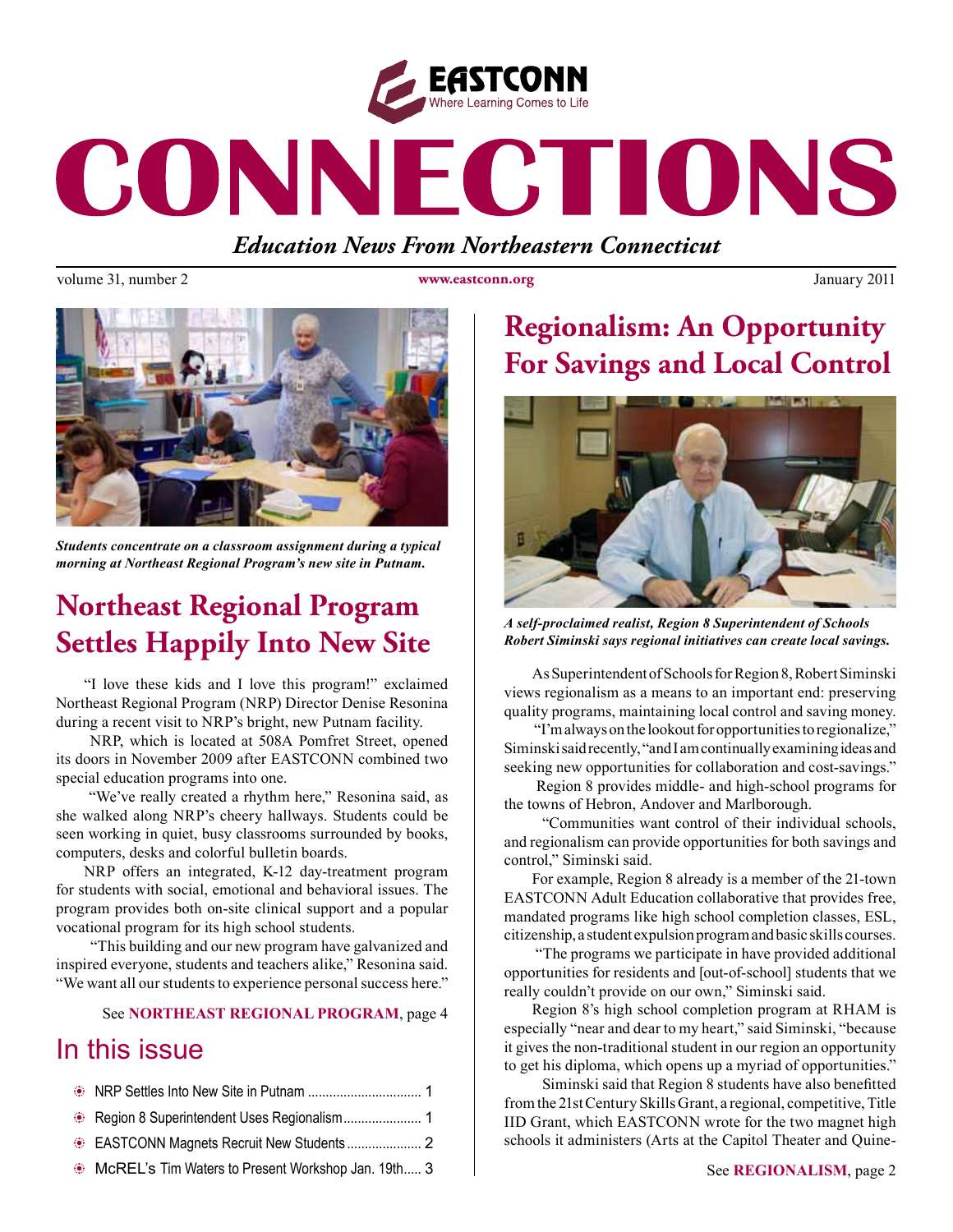## **View the EASTCONN Calendar at <www.eastconn.org> and Click on "Workshops, Events & Classes"**

## **REGIONALISM**, continued from page 1

baug Middle College), as well as Regional Districts 8, 11, and 19. Each district received funding for equipment, software and technology tools to support authentic, project-based learning in science, math, language arts and technology, as well as funding for professional development.

But according to Siminski, creating a health insurance pool may hold the greatest promise for future savings.

 "Regionalized health insurance could provide one of the biggest opportunities for savings in our region," said Siminski.

 Recent Connecticut legislation allows schools to pool their insurance policies. Siminski has joined EASTCONN and other area administrators to explore regional health insurance plans.

"We're still in the formative stages, and it's probably at least 18 months in the future, but if the regional insurance pool were to happen, it would allow a measure of independence to school districts, yet enable them to share the benefts of pooling.

"I'm a realist," Siminski continued, "and regionalizing health insurance would be a way of mitigating those inevitable insurance premium increases and may allow us to stabilize or reduce rates. Plus, regionalized insurance pools would also allow districts to provide the same level of quality and services without creating issues around collective bargaining."

He also has high hopes for regional transportation, although he describes it as "a tough nut." Region 8 has several transportation contracts that expire at different times. Siminski has joined EASTCONN staff to explore related challenges like creating a common, regional school calendar, which he said would also beneft teachers in his region.

A common, regional calendar would also create more opportunities for regional professional development.

 "We're always looking for subject-specifc professional development because providing that for ourselves is costprohibitive," he noted.

Some of the other regional options on the horizon for Region 8?

"I'm looking forward to participating in an online credit recovery program, which would be possible regionally, but just too much work to do alone," said Siminski.

To learn more about regionalization opportunities in northeastern Connecticut, contact EASTCONN Executive Director Paula M. Colen at 860-455-1505, or [pcolen@eastconn.org](mailto:pcolen@eastconn.org).

#### $\circledast$   $\circledast$   $\circledast$

### **EASTCONN Wins 7 CABE Communications Awards**

EASTCONN has won seven awards in the CABE 2010 Awards of Excellence for Educational Communications contest. EASTCONN 1st-places: 2009-2010 *Connections* quarterly newsletters; *Celebrating Learning 2009-2010*; *"I have a student…"* 2010; *Programs, Products & Services Directory*, 2009-2010; and ACT promotional video, 2009-2010. Honorable mentions: 2008-2009 Annual Report; and www.eastconn.org.



*Students in the ACT Costume Construction class, proudly display the results of their frst sewing project - tote bags.* 

## **EASTCONN Magnets Recruiting; First Seniors To Graduate in June**

 As EASTCONN's magnet high schools actively recruit students for 2011-2012, principals of both programs say they are eagerly awaiting the spring when they will honor their school's frst, full, graduating class.

 The EASTCONN magnet schools include Arts at the Capitol Theater (ACT), 896 Main Street, Willimantic, and Quinebaug Middle College (QMC), on the Quinebaug Valley Community College campus, 742 Upper Maple St., Danielson.

"We're really looking forward to our frst graduation in June," said ACT Principal Tracy Goodell-Pelletier. "It will be a wonderful milestone for the program and all of our students." ACT will graduate 14 seniors.

 ACT is seeking about 35 incoming 9th-graders for next fall. There are also openings in grades 10-12. ACT will enroll between 125 and 130 students in 2011-2012. The application deadline is Feb. 4, 2011. To learn more about ACT or to schedule a tour, contact Goodell-Pelletier at 860-465-5636 or [tpelletier@eastconn.org.](mailto:tpelletier@eastconn.org)

"Everyone is anticipating a great celebration when our 30 plus QMC seniors graduate this spring," said QMC Principal Gino LoRicco.

QMC is actively recruiting students for 35 openings in 10th grade; there are also openings in 11th and 12th grades. QMC's open house is Wed., Jan. 19, from 6 to 7:30 p.m. Enrollment will reach 105 students in 2011-2012. A new building by 2013 will increase the population to 225. The application deadline is April 29, 2011.

Contact LoRicco at 860-412-7400 or [gloricco@eastconn.](mailto:gloricco@eastconn.org) [org](mailto:gloricco@eastconn.org) for more information.

#### **EASTCONN** *Connections*

Writer/Editor: Teddie Sleight  $\sim$  tsleigh[t@eastconn.org](mailto:tsleight@eastconn.org) Assistant: Cindy Laurendeau  $\sim$  claurendeau $@$ eastconn.org

**[Communications Department](%20mailto:connections@eastconn.org)** [Dotty Budnick,](mailto:dbudnick@eastconn.org) Director ~ dbudnick@eastconn.org

#### **EASTCONN Administration**

Paula M. Colen, Executive Director

**EASTCONN**, 376 Hartford Turnpike, Hampton, CT 06247, 860-455-0707 FAX: 860-455-0691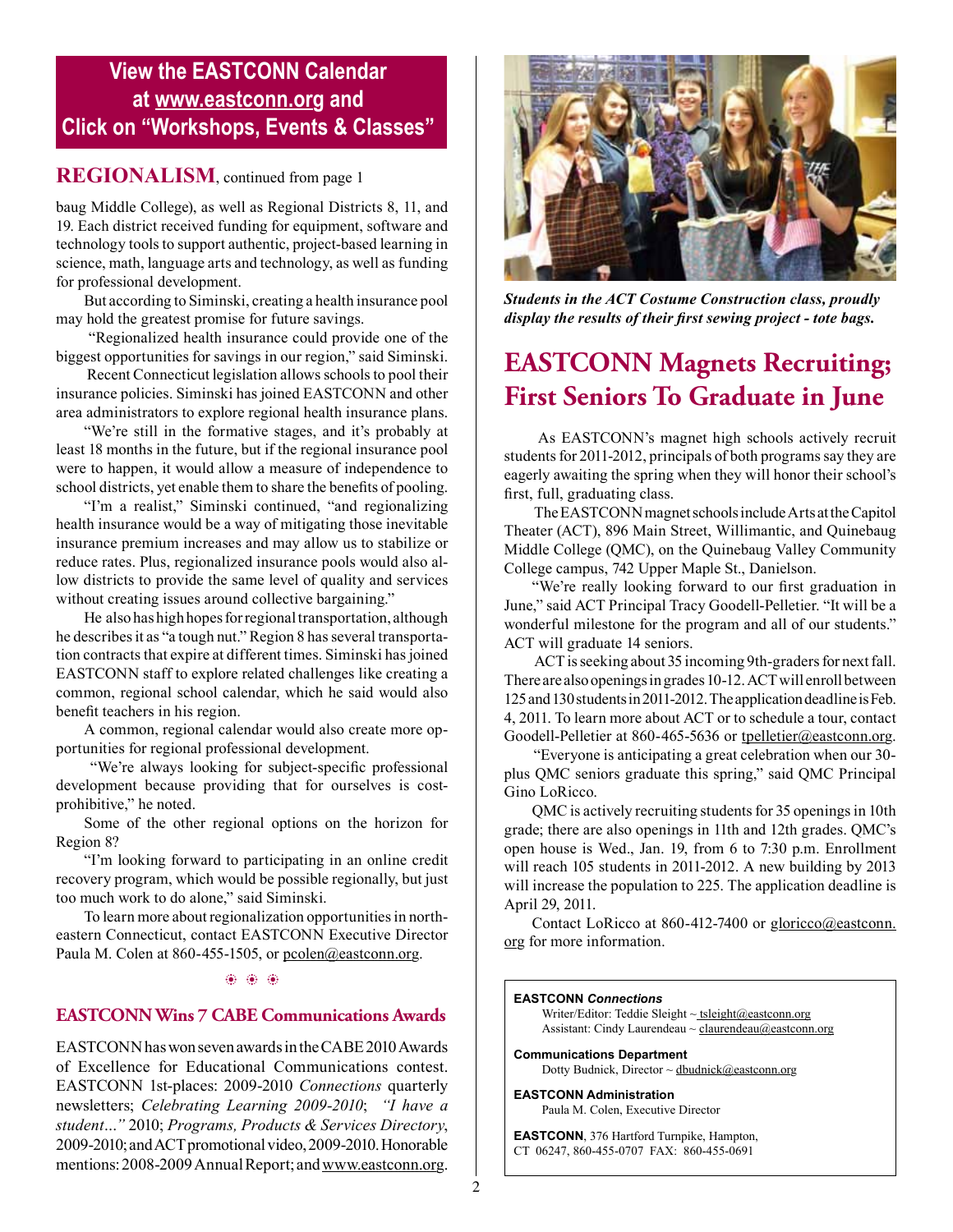# **EASTCONN Professional Notes:**



**Richard Tariff**, Director of EAST-CONN's Adult Services program, has been honored with the 2011 Connecticut Association for Adult and Continuing Education (CAACE) Distinguished Leadership Award for his contributions to adult education. Tariff will receive his award during the CAACE Conference in April.



**Toni Ryan**, EASTCONN's Curriculum Coordinator, presented a talk on "Consilio: A Rationale for a Critical Pedagogy of Classics" at the New England Philosophy of Education's Annual Meeting, held this fall at Central Connecticut State University.



**Lisa Taylor**, a teacher at Arts at the Capitol Theater (ACT), has been named the 2011 Elizabeth Shanley Gerson Reader of Irish Literature at UConn, and has received the American Association of College Professors Faculty Development Award, which will fly Taylor to Ireland in March for the Irish launch of her newly published poetry

collection, *The Other Side of Longing*, which she co-authored with award-winning Irish poetess Geraldine Mills. The book is published by Arlen House, and is available through Syracuse University Press.

#### b b b

## **EASTCONN Breaks Ground on Addition**



*On a chilly, grey day in November, EASTCONN held a small ground-breaking ceremony at its Hampton offces, at 376 Hartford Tpke., where a new addition is being built to accomodate the agency's professional development and conference needs. The new construction project, which is being built behind the existing site, will add 15,700 square feet of offce and workspace, conference space and meeting rooms. Depicted above are EASTCONN's executive board members, building committee members and various agency staff, as well as representatives from FIP Construction, Inc., of Cheshire, and the architectural frm, Silver/Petrucelli and Associates, of Hamden.* 

## **Dr. Tim Waters, President and CEO of McREL, to Present Workshop Jan. 19: "Changing Odds for Student Success"**

Educators are invited to attend a workshop by Dr. J. Timothy



"Tim" Waters, President and CEO of McREL, who will present "Changing the Odds for Student Success: What Matters Most" on Wed., Jan. 19, 2011, from 9 a.m. to 3 p.m., at EASTCONN, 376 Hartford Tpke., Hampton.

Waters will share McREL's innovative and dynamic "What Matters Most" framework, giving insights into schools, districts and programs that can change the odds for students. Waters will identify five areas where improvements can lead to dramatic gains in student achievement and pro-

*Dr. J. Timothy Waters*

vide guidance to those who want to answer the question: "Of all the things I might do, what matters most?"

"Tim Waters knows as much as anyone in the United States about what a transformed school system needs to be and what needs to be done to transform the schools we have now," said Joseph J. Cirasuolo, Ed.D., Executive Director of The Connecticut Association of Public Schools Superintendents (CAPSS).

"Tim also understands profoundly the crucial role that leaders need to play to bring about that transformation," Cirasuolo said.

Waters joined McREL (Mid-continent Research for Education and Learning) in 1993 as the Deputy Director following 23 years in the K-12 public school system. He has established a reputation as an innovator and leader of education improvement and reform.

Waters has written numerous articles on education leadership and co-authored "School Leadership that Works" (2005) and "District Leadership that Works" (2009). To learn more about Waters, visit [www.mcrel.org](http://www.mcrel.org) and click on About Us and Staff Directory.

Workshop registration fees are \$50 for individuals and \$125 for teams of three or more. Register online at [www.reg](http://www.registereastconn.org)[istereastconn.org](http://www.registereastconn.org). For more assistance or more information, e-mail conference of fice (*a*) east conn.org, or call 860-455-1533.

#### $\circledast$   $\circledast$   $\circledast$

## **Head Start Sites Get NAEYC Nod**

Three more EASTCONN Head Start sites — two in Killingly and one in Plainfeld — have achieved the highly prized accreditation by the National Association for the Education of Young Children (NAEYC).

The newly accredited EASTCONN Head Start sites are located at 1620 Upper Maple St., Dayville; at Northeast Learning Center, 111 Connecticut Mills Ave., Danielson; and at Plainfeld Early Childhood Center, at 651 Norwich Rd., Plainfeld. EAST-CONN's Head Start program at 33 Wicker St., Putnam, achieved NAEYC re-accreditation last fall.

 Learn more about Head Start and NAEYC from Kim Lewendon at 860-455-0707, or at [klewendon@eastconn.org.](mailto:klewendon@eastconn.org)